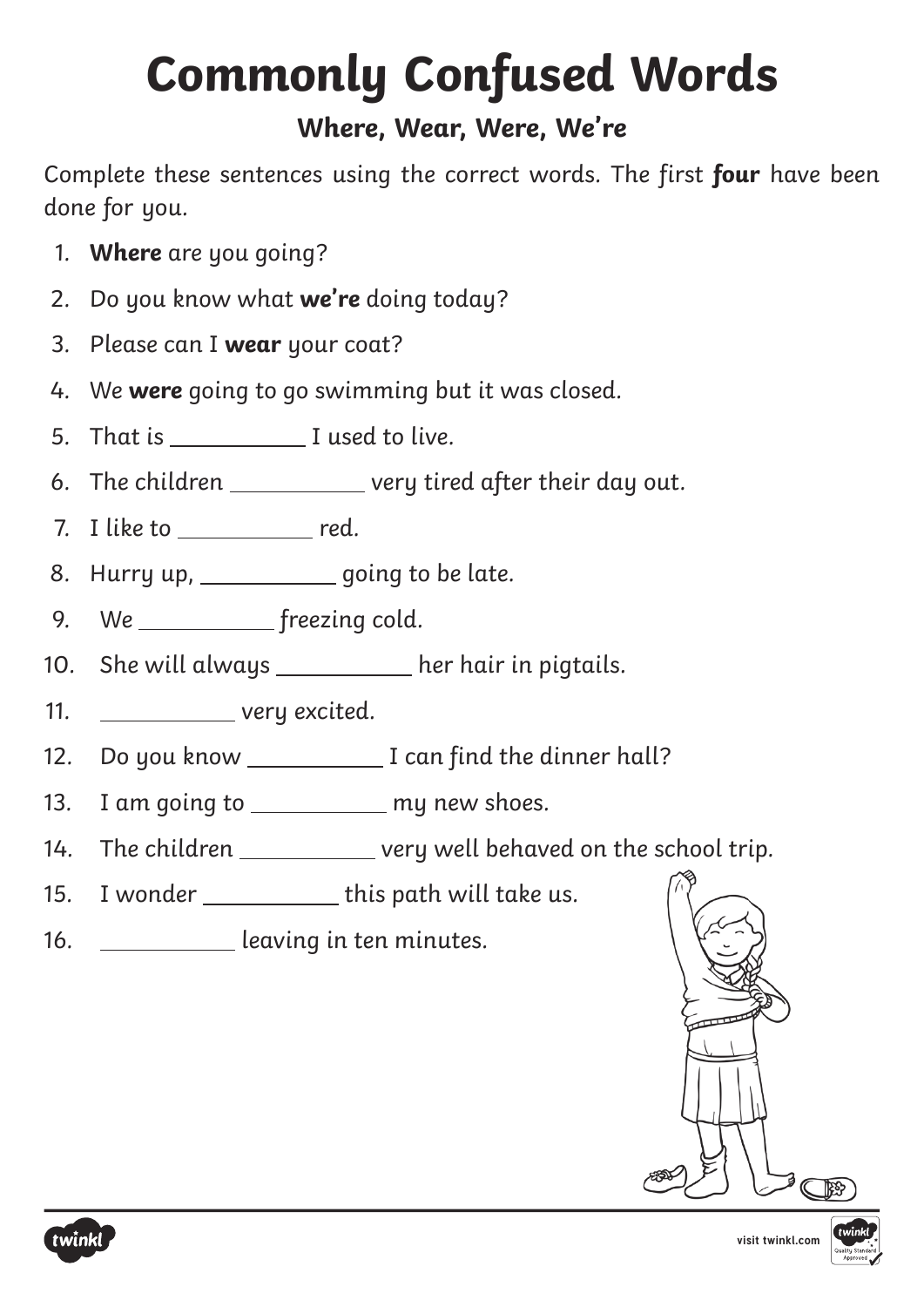# **Commonly Confused Words**

### **Your, You're**

Complete these sentences using the correct words. The first **two** have been done for you.

- 1. Where did you get **your** shoes from?
- 2. **You're** trying really hard.
- 3. When is  $\frac{1}{2}$  birthday?
- 4. Is that coat?
- 5. welcome to share my colouring pencils.
- 6. Eat an apple if  $\_\_\_\_\_\_\_\$ hungry.
- 7. I saw mum yesterday.
- 8. Do you know where \_\_\_\_\_\_\_\_\_\_\_ going on holiday?
- 9. Don't forget \_\_\_\_\_\_\_\_\_\_ manners.
- 10. **a** lovely young girl.
- 11. On marks, get set, go!
- 12. When \_\_\_\_\_\_\_\_\_\_\_ feeling better, we will go to the beach.





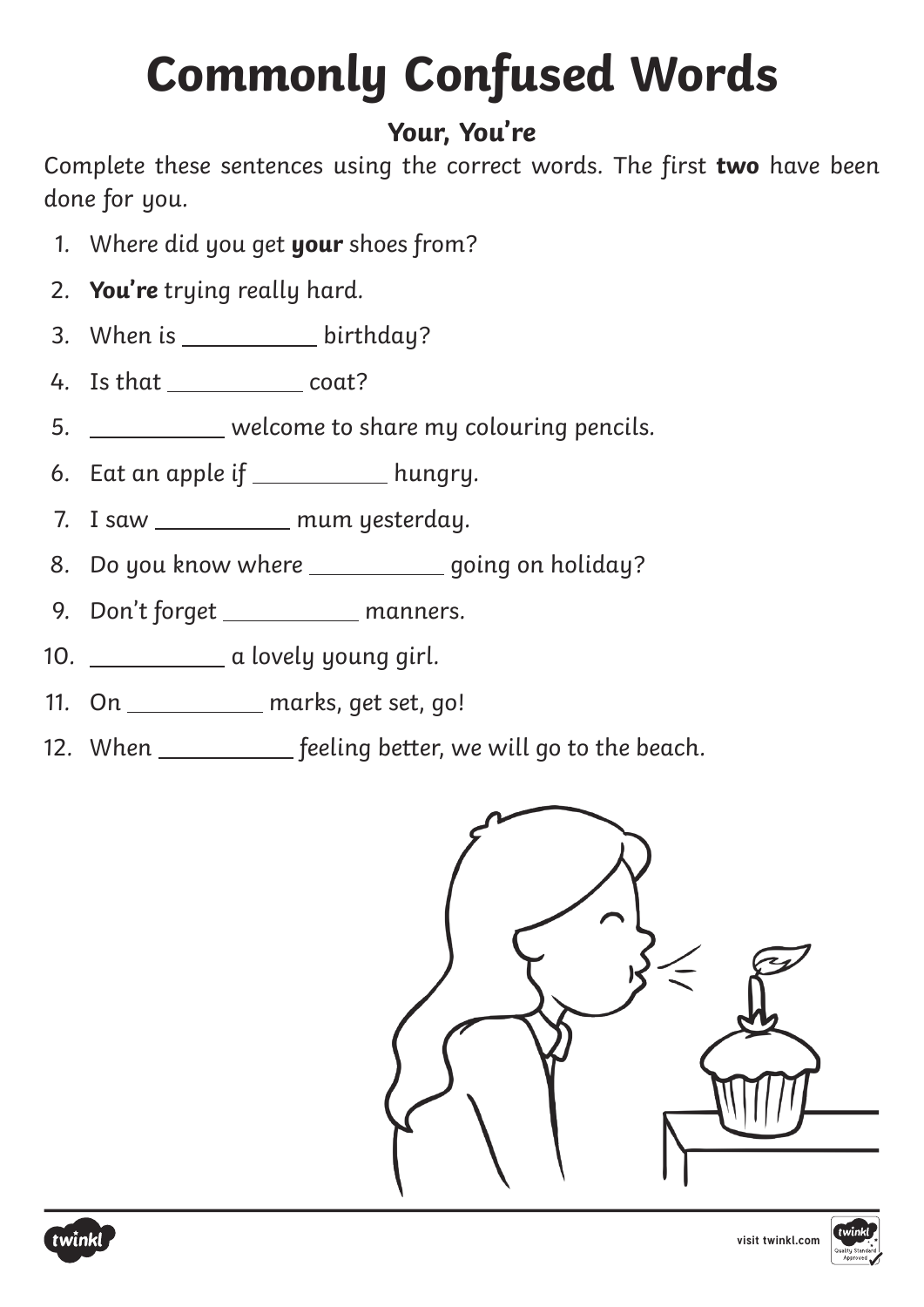### Commonly Confused Words **Answers**

### **Where, Wear, Were, We're**

- 1. **Where** are you going?
- 2. Do you know what **we're** doing today?
- 3. Please can I **wear** your coat?
- 4. We **were** going to go swimming but it was closed.
- 5. That is **where** I used to live.
- 6. The children **were** very tired after their day out.
- 7. I like to **wear** red.
- 8. Hurry up, **we're** going to be late.
- 9. We **were** freezing cold.
- 10. She will always **wear** her hair in pigtails.
- 11. **We're** very excited.
- 12. Do you know **where** I can find the dinner hall?
- 13. I am going to **wear** my new shoes.
- 14. The children **were** very well behaved on the school trip.
- 15. I wonder **where** this path will take us.
- 16. **We're** leaving in ten minutes.